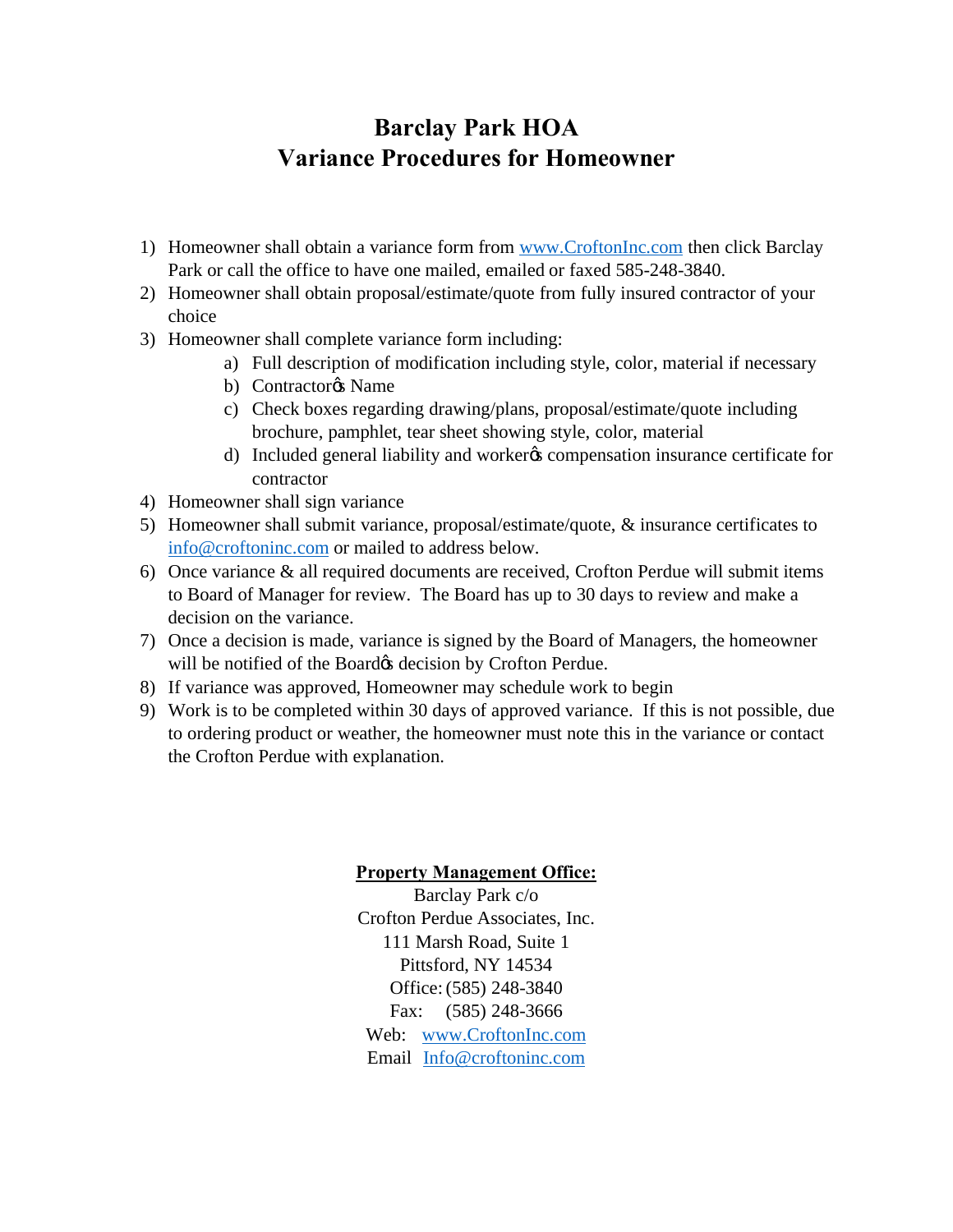## **Barclay Park HOA Variance Request Form**

Submission of Plans to Architectural Guidelines Committee (AGC) or Board of Managers (BOM) Review and decision by Architectural Committee and/or Board may take up to 30 days

|                                                                                  | Homeowner Name:                                                                                                                                                                                                                                                                              |
|----------------------------------------------------------------------------------|----------------------------------------------------------------------------------------------------------------------------------------------------------------------------------------------------------------------------------------------------------------------------------------------|
|                                                                                  |                                                                                                                                                                                                                                                                                              |
|                                                                                  |                                                                                                                                                                                                                                                                                              |
|                                                                                  | Home Phone:                                                                                                                                                                                                                                                                                  |
|                                                                                  |                                                                                                                                                                                                                                                                                              |
|                                                                                  |                                                                                                                                                                                                                                                                                              |
|                                                                                  |                                                                                                                                                                                                                                                                                              |
|                                                                                  | Date Submitted:                                                                                                                                                                                                                                                                              |
|                                                                                  |                                                                                                                                                                                                                                                                                              |
| Details:                                                                         | In accordance with the Barclay Park Homeowner & Association covenants, easements, charges, and<br>liens (õdeclaration & by-lawsö) and the rules and regulations, I request your permission to make the<br>following changes, alterations, renovations, additions and/or removals to my unit: |
|                                                                                  | Is this an amendment to a previous request? Yes __________ No ________                                                                                                                                                                                                                       |
| If yes, approximate date of previous request: __________________________________ |                                                                                                                                                                                                                                                                                              |
| following provisions:                                                            | I understand that under the declaration, by-laws, rules and regulations, the committee will act on this<br>request and provide me with a written response of their decision. I further understand and agree to the                                                                           |

- 1) No work or commitment of work will be made by me until I have received written approval from the association.
- 2) All work will be done at my expense and all future upkeep will remain at my expense or future homeowner $\alpha$  expense.
- 3) All work will be done expeditiously once commenced and will be done in a good workman-like manner by myself or a contractor.
- 4) All work will be performed at a time and in a manner to minimize interference and inconvenience to other unit owners.
- 5) I assume all liability and will be responsible for all damage and/or injury which may result from performance of this work.
- 6) I will be responsible for the conduct of all persons, agents, contractors, and employees who are connected with this work.
- 7) I will be responsible for complying with, and will comply with, all applicable federal, state, and local laws: codes: regulations; requirements in connection with this work, and I will obtain any